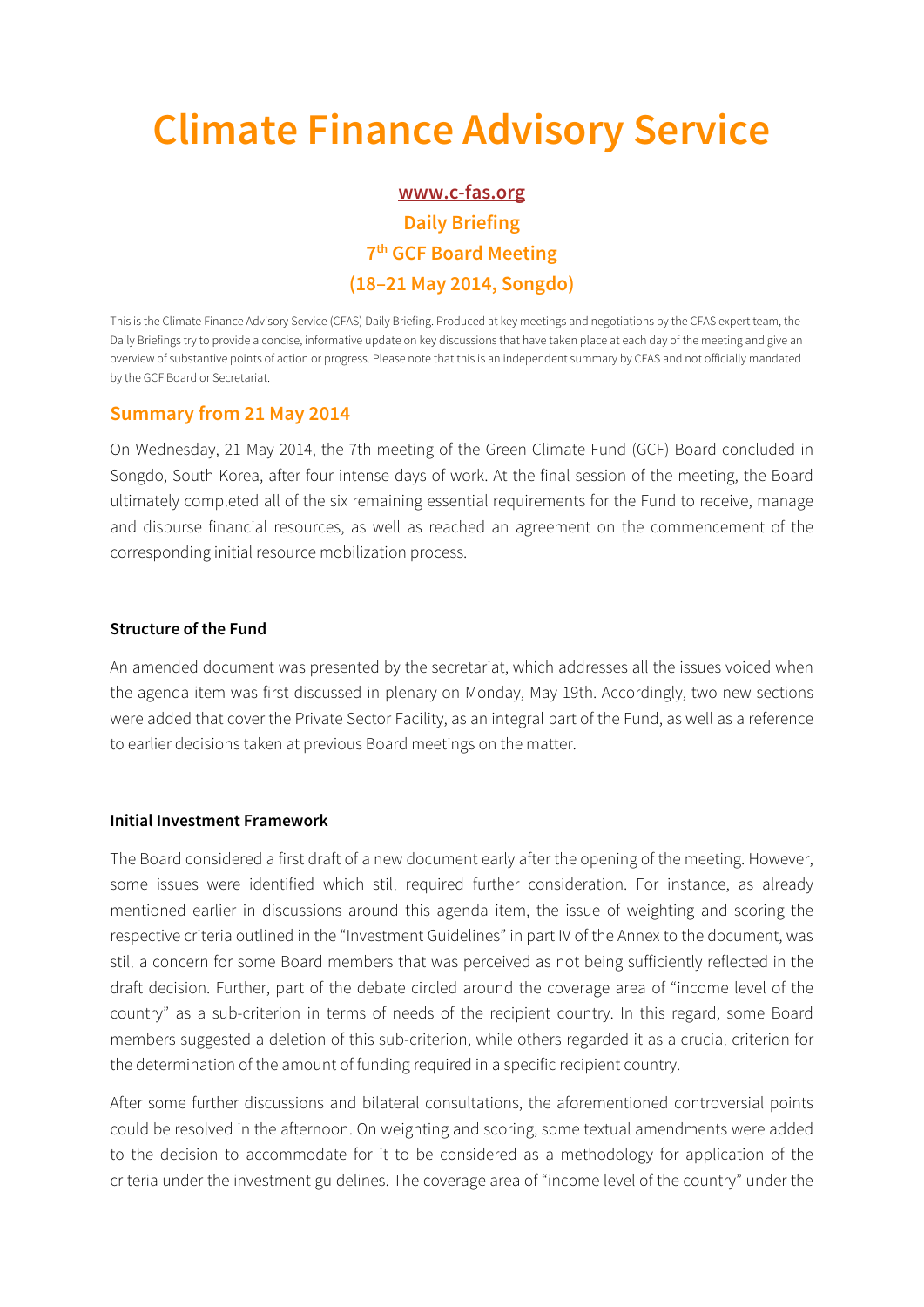needs of the recipient criterion was changed into "economic and social development level of the affected population".

#### **Initial Proposal Approval Process**

The working group shared the outcome of its meeting and referred to some points that still required some clarifications. As indicated during earlier reflections on the agenda item, the proposal approval process outlined in the amended document now divides the whole process into a pre- and a postapproval phase. In terms of outstanding issues, some Board members were of the view, that the noobjection procedure should be included in the Annex describing the pre-approval cycle. Further, an explicit reference to the option, that allows countries to use an independent redress mechanism to reconsider a funding decision, was deemed necessary, as well as a reference to a policy for cancellation and termination of projects.

Following some further consultations, the expressed concerns were considered and included in the final document.

#### **Initial Results Management Framework**

The amended document was brought back to the plenary, after intensive discussions in the working group during the course of the last days. Board members appreciated the efforts made to improve the previous document. However, they pointed out two outstanding issues. First, the decision on the core adaptation indicators still included "volume of finance leveraged by Fund funding, disaggregated by public and private sources", which prompted some Board members to raise concerns. One member cautioned that it could mean to not sufficiently incentivize investments for adaptation, while others sensed this as being a sort of conditionality. Secondly, to ensure consistency with the decision on the Investment Framework, one member highlighted that the reference to "paradigm shift" should be mentioned in the context of being "consistent with a temperature increase with less than two degrees".

Ultimately, after brief bilateral consultations, the aforementioned indicator on adaptation was deleted, whereas the language on "paradigm shift" was not integrated in the decision.

## **Initial Modalities for the Operation of the Fund's Mitigation and Adaptation Windows and the Private Sector Facility**

In the afternoon, a revised text on the initial modalities for the Fund's mitigation and adaptation windows and the Private Sector Facility was presented to Board members. Contrary to the initial document considered on Monday, May 19th, the new draft version contained two additional elements referring to the future work of the Private Sector Facility, as well as the consideration of the report and recommendations by the Private Sector Advisory Group (PSAG), which will be addressed at the 8th Board meeting.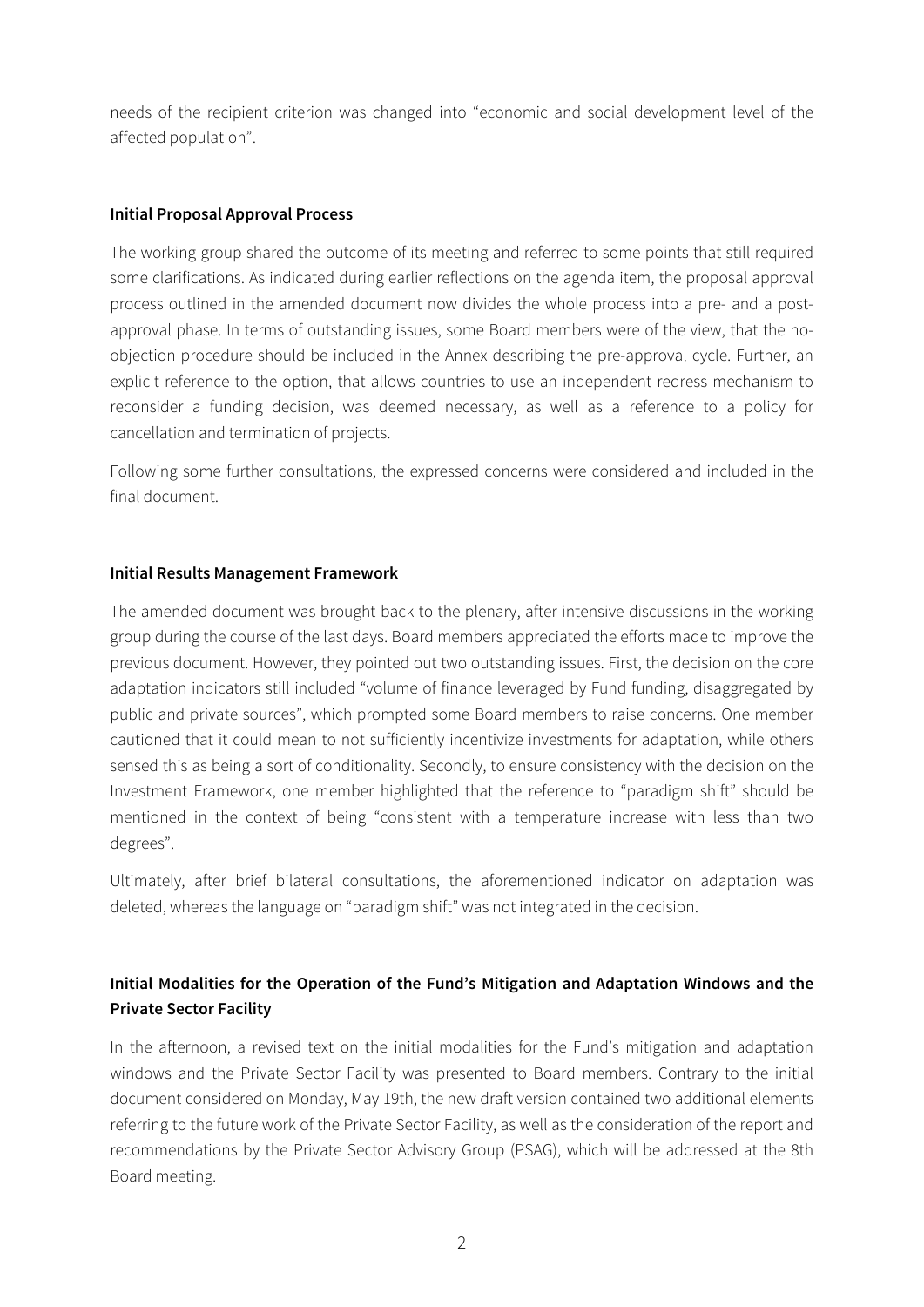#### **Guiding Framework for Accreditation**

The document outlining the framework for accreditation of implementing entities was first considered by the Board early in the morning, where Board members were not in a position to adopt a decision. Major points of divergence were around the role of the Fund's Accreditation Panel and the Accreditation Committee, the fast-tracking of accredited implementing entities from other relevant funds and the missing timeline for a call for submissions of accreditation applications. Later on in group meetings, Board members engaged in fruitful consultations, which led to clearer language on the role of the Fund's accreditation bodies, as well as the explicit call for submissions of accreditation applications for after the third Board meeting of 2014. In terms of fast-tracking, the Accreditation Panel was requested to elaborate an assessment and gap analysis of institutions accredited by other relevant funds, with the view of making recommendations on their potential accreditation or fasttracking, which will be presented to the Board for consideration at the 8th Board meeting. For the time being, fast-tracking of entities from the private sector is not intended.

#### **Initial Resource Mobilization Process**

After the completion of the remaining requirements for the resource mobilization, the Board discussed the arrangements for collective engagement in the initial resource mobilization process. Members welcomed the amendments made to the initial document, which had not been well received at the first round of discussions.

The new version aims for the collective engagement to be finalized no later than November 2014, noting that the initial resource mobilization process may need to continue beyond that date. The "entrance fee" of USD 5 million, which was previously mentioned as a requirement to participate in the collective engagement process has been omitted, in order to avoid crowding out contributors. A first meeting is scheduled before the end of June 2014, which can be followed by further meetings as deemed necessary. The meeting will be open for participation by interested contributors, the Fund's chairs, four Board members (two from developed, two from developing countries), as well as two active observers (one from CSOs, one from PSOs).

#### **Outstanding issues**

Important agenda items, which were previously set to be discussed at the current Board meeting, e.g. on country-ownership, readiness and preparatory support or a fund-wide gender-sensitive approach, will presumably be discussed at the next Board meeting.

Given the huge amount of documents (37 overall by count of the ED) to be prepared for that meeting, including on the outstanding issues that were included in the footnote of the provisional agenda (document B.07/01/Rev.1); those that were already planned for the 8th meeting; and those requested to be prepared by the secretariat as part of the decisions taken at the current meeting, the Board agreed that the Co-Chairs would prioritize the agenda, following in-depth consultations with their constituencies.